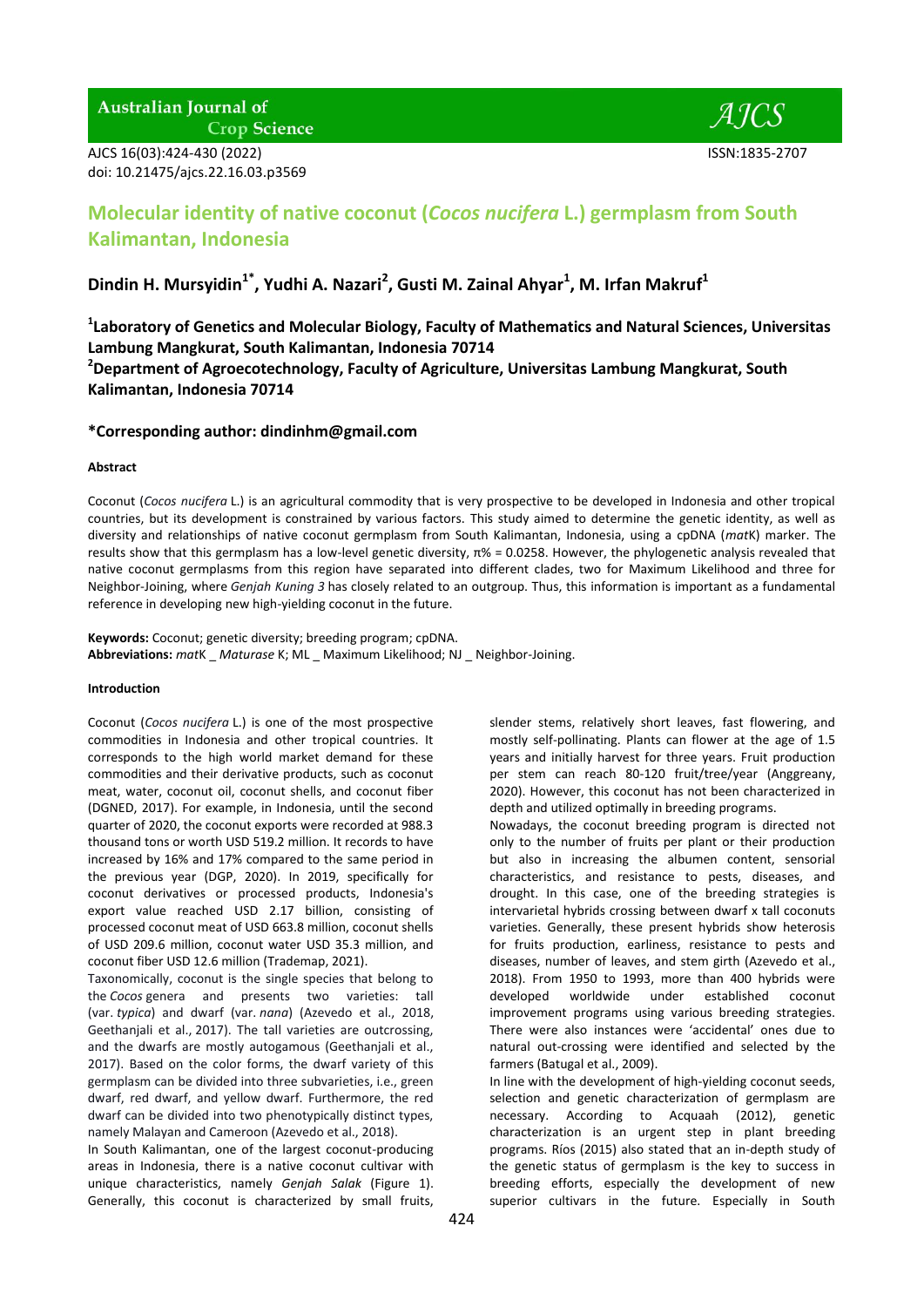Kalimantan, genetic characterization and evaluation of coconut germplasm have not been widely carried out (Nazari 2011), unlike in other areas, such as Java, Bali, and Sulawesi (Mahayu and Taryono, 2019).

In addition, genetic characterization of the coconut germplasm was many carried out by morphological and agronomic markers (Geethanjali et al., 2017). Even these markers are strongly influenced by environmental factors. Besides, it takes a long time because the observations are conducted until the plants are mature (Mursyidin and Khairullah, 2020). Several molecular markers have been applied to characterize coconut plants, such as RAPD (Kandoliya et al., 2018, Masumbuko et al., 2014, Rajesh et al., 2014), SSR, or microsatellites (Geethanjali et al., 2017, Loiola et al., 2016, Mahayu and Taryono, 2019, Rasam et al., 2016, Wu et al., 2019), and other DNA fingerprinting markers (Azevedo et al., 2018, Rajesh et al., 2015). However, these markers also have limitations, such as the analysis results being very subjective and relatively unstable.

Currently, DNA barcoding is one option of molecular technique for analyzing the genetic diversity and relationship of germplasm (Hollingsworth et al., 2011, Kress, 2017). In general, this technique utilizes standardized short DNA sequences, such as chloroplast DNA which has a simple structure, high genetic stability, and uniparentally. Consequently, the analysis process becomes faster and more accurate (Galimberti et al., 2014). According to Singh et al. (2017), these markers also have the advantage of determining the diversity and relationship status of germplasm that has a very close relationship, such as coconuts.

This study aimed to determine the genetic identity, diversity, and relationships of native coconut germplasm in South Kalimantan, Indonesia, using a cpDNA (*mat*K) marker. The results of this study are usable as a fundamental reference in developing new high-yielding coconuts in the future.

#### **Results**

#### *Genetic diversity and sequence characteristics*

The *mat*K sequence of native coconuts shows different lengths, ranging from 844 to 863 bp. However, the BLAST results (Table 3) showed and validated that all *mat*K sequences of this germplasm with a percent identity of 100. In this case, *Genjah Kuning 1* has the highest query cover of 100% with the GenBank database. Further analysis shows that three polymorphism events are present in this sequence (Fig 3, Table 4), and all represent substitutiontransversion mutation (Table 5). As a result, this Indonesian germplasm has a low genetic diversity, π% = 0.0258 (Table 4). Following Table 4, the *mat*K gene of local coconut has a GC content of 33.30%. According to Table 4, a specific mutation of coconut was found on *Genjah Kuning 2* (introduction cultivar), where the Thymine (T) changed with Cytosine (C) in the second nucleotide position. A similar change (from T to C) also occurred in two coconut cultivars, namely *Dalam Kalumpang* and *Genjah Entok Super*, at the nucleotide position of 862 bases.

#### *Genetic relationship*

Based on the *mat*K sequence, the coconut germplasms natively from the South Kalimantan, Indonesia, have separated into different clades, two for Maximum Likelihood (Fig 4) and three for Neighbor-Joining (Fig 5). Specifically for Neighbor-Joining, *Genjah Kuning 3* has separated from the most coconut germplasm and has closely related to an outgroup (Fig 5).

## **Discussion**

Identification and characterization, including determination of genetic diversity and relationship, are the main activities in supporting coconut development in the future. In this study, we used the cpDNA (*mat*K) marker to determine the genetic identity, diversity, and relationship of thus germplasm from the South Kalimantan, Indonesia. Conceptually, *maturase* K (*mat*K) is a chloroplast intronencoded gene with unique characteristics. This gene is characterized by various lengths, both in the complete and partial regions. The total sequence of this gene is reported as 1,536 bp length (Mustafa et al., 2018). Thakar et al. (2016) also reported that the chloroplast *mat*K gene contains about 1,500 bp. In this study, the partial sequence of *mat*K of local coconuts shows different lengths, ranging from 844-862 bp. These length differences of *mat*K genes are also reported by several researchers, for example, Tosh et al. (2016) in Angiosperms with 830 bp–857 bp length, as well as Li et al. (2012) in *Ficus*, Căprar et al. (2017) in tomato, Habib et al. (2017) in *Tetrastigma*, Immanissa et al. (2020) in cacao, Suriani et al. (2021) in *Zanthoxylum*, and Mursyidin et al. (2021) in local rice landraces (*Oryza sativa* L.).

According to Chen and Shiau (2015), the differences in length of *mat*K genes are due to separate base substitution and single nucleotide insertions-deletions (indels) events. In this case, only three polymorphic sites are shown in this sequence (Table 4), and all represent substitutiontransversion mutation (Table 5). In *Anoectochilus*, Chen and Shiau (2015) reported 11-23 SNP found in the *mat*K region. In concept, *mat*K is a plant intron-encoded protein located in the large single-copy regions of the chloroplast genome with a relatively high mutation rate (Barthet et al., 2020, Kar et al., 2015). However, the mode and tempo of *mat*K evolution are distinct from other chloroplast genes. Kar et al. (2015) reported substitution rate in *mat*K is three times higher than the large subunit of Rubisco (*rbc*L) and six-fold higher at the amino acid substitution rate, establishing it as a fast- or rapidly-evolving gene.

In addition to the high substitution rate, *mat*K also displays varying numbers and sizes of indels, and most have been found in multiples of three, conserving the reading frame. However, the presence of indels found in some plant families raises the question, of whether a gene with such a feature can maintain stable protein structure and function (Kar et al., 2015).

Due to the low level of polymorphism (SNP) found in this region, only three sites (Table 4), the *mat*K sequence of local coconuts are very high conserved. Consequently, this germplasm has a low-level genetic diversity, π% = 0.0258. According to Gao et al. (2017), low-level genetic diversity is influenced by several factors, such as a founder effect, natural selection, and inbreeding. For plant breeding, genetic diversity is urgent, particularly in developing new cultivars with desired traits (Govindaraj et al., 2015).

In general, genetic diversity in cpDNA, including *mat*K, is caused by a single nucleotide mutation that occurs over a very long period (Suriani et al., 2021). Consequently, it provides a high phylogenetic signal for resolving evolutionary relationships among plants at all taxonomic levels (Kar et al., 2015). In other words, as a fast-evolving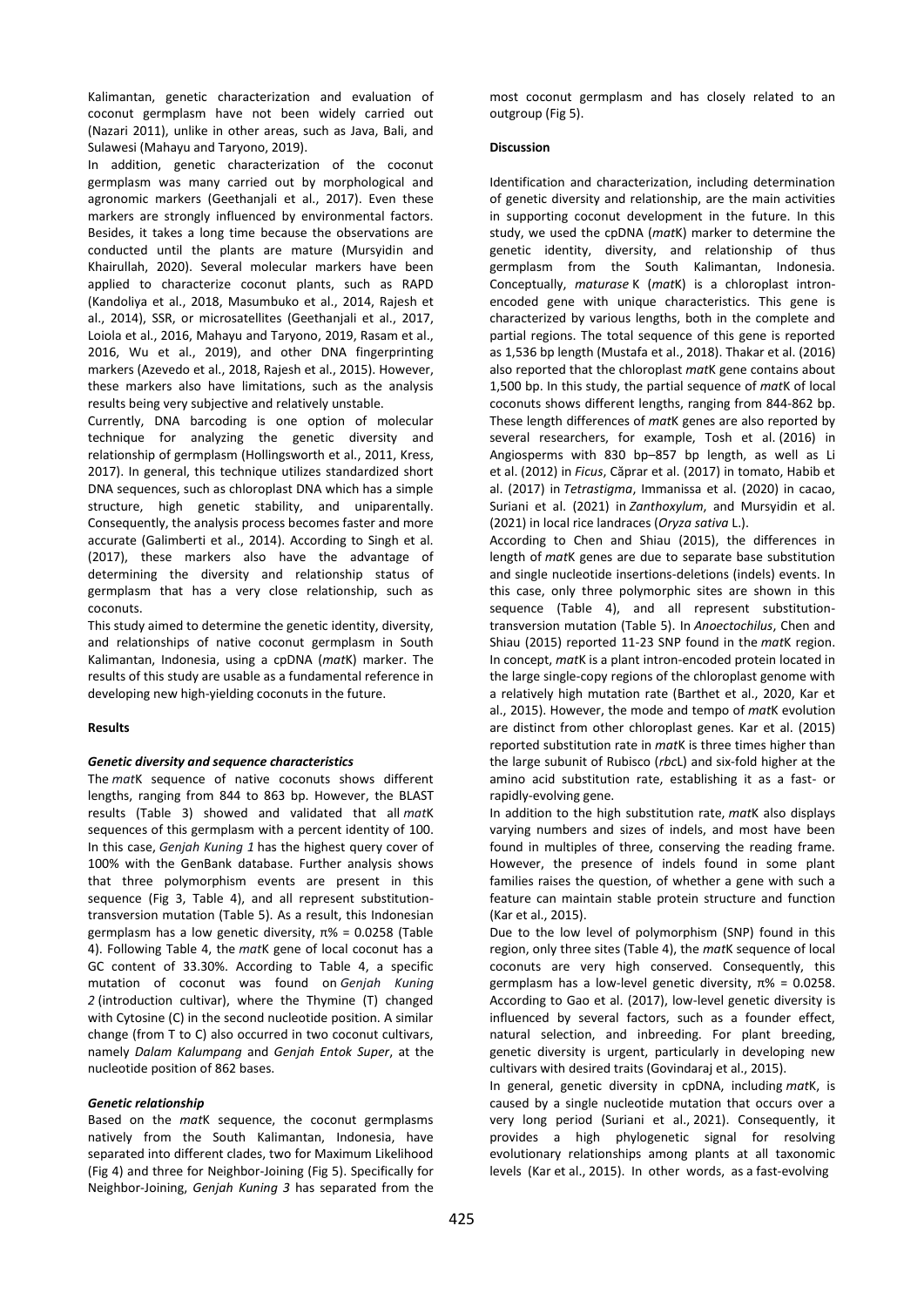# **Table 1**. List of local coconut (*C. nucfera* L.) germplasm used in this study.

| Cultivar                     | <b>Type</b>  | Origin                                | Accession<br><b>Number</b> | Length<br>(bp) |
|------------------------------|--------------|---------------------------------------|----------------------------|----------------|
| Dalam                        | Tall         | Barito Kuala, South Kalimantan        | OK086747                   | 847            |
| Dalam Hijau Kalumpang        | Tall         | Hulu Sungai Selatan, South Kalimantan | OK086748                   | 860            |
| Genjah Entok Super           | Dwarf        | Hulu Sungai Selatan, South Kalimantan | OK086749                   | 856            |
| Genjah Kuning 1              | Dwarf        | Banjarbaru, South Kalimantan          | OK086750                   | 844            |
| Genjah Kuning 2 <sup>*</sup> | <b>Dwarf</b> | Barito Kuala, South Kalimantan        | OK086751                   | 850            |
| Genjah Kuning 3              | Dwarf        | Tanah Laut, South Kalimantan          | OK086752                   | 856            |
| Genjah Salak 1               | Dwarf        | Banjarbaru, South Kalimantan          | OK086753                   | 858            |
| Genjah Salak 2               | Dwarf        | Banjar, South Kalimantan              | OK086754                   | 847            |
| Genjah Salak 3 <sup>*</sup>  | Dwarf        | Barito Kuala, South Kalimantan        | OK086755                   | 859            |
| Genjah Wulung                | Dwarf        | Barito Kuala, South Kalimantan        | OK086756                   | 859            |
| Anonymous                    | Dwarf        | Taiwan                                | KF285453.1                 | 863            |

Notes: \* Introduction; \*\*An outgroup, obtained from GenBank



**Fig 1.** Morphological characteristics of *Genjah Salak*, a native coconut of South Kalimantan, Indonesia (Adopted from Anggreany, 2020).

| Table 2. The matK primers were used in this study. |  |
|----------------------------------------------------|--|
|----------------------------------------------------|--|

| Primer | <b>Position</b> | Sequence (5'-3')            | Annealing (C) | Target (bp) |
|--------|-----------------|-----------------------------|---------------|-------------|
| matK   | Forward         | CGTACAGTACTTTTGTGTTTACGAG   | 48            | 900         |
|        | Reverse         | ACCCAGTCCATCTGGAAATCTTGGTTC |               |             |
|        |                 |                             |               |             |

Source: Le et al. (2020).



**Fig 2**. Maps of sampling locations (South Kalimantan, Indonesia), where the native coconut (*C. nucfera* L.) germplasm was collected and used in this study. See Table 1 for details.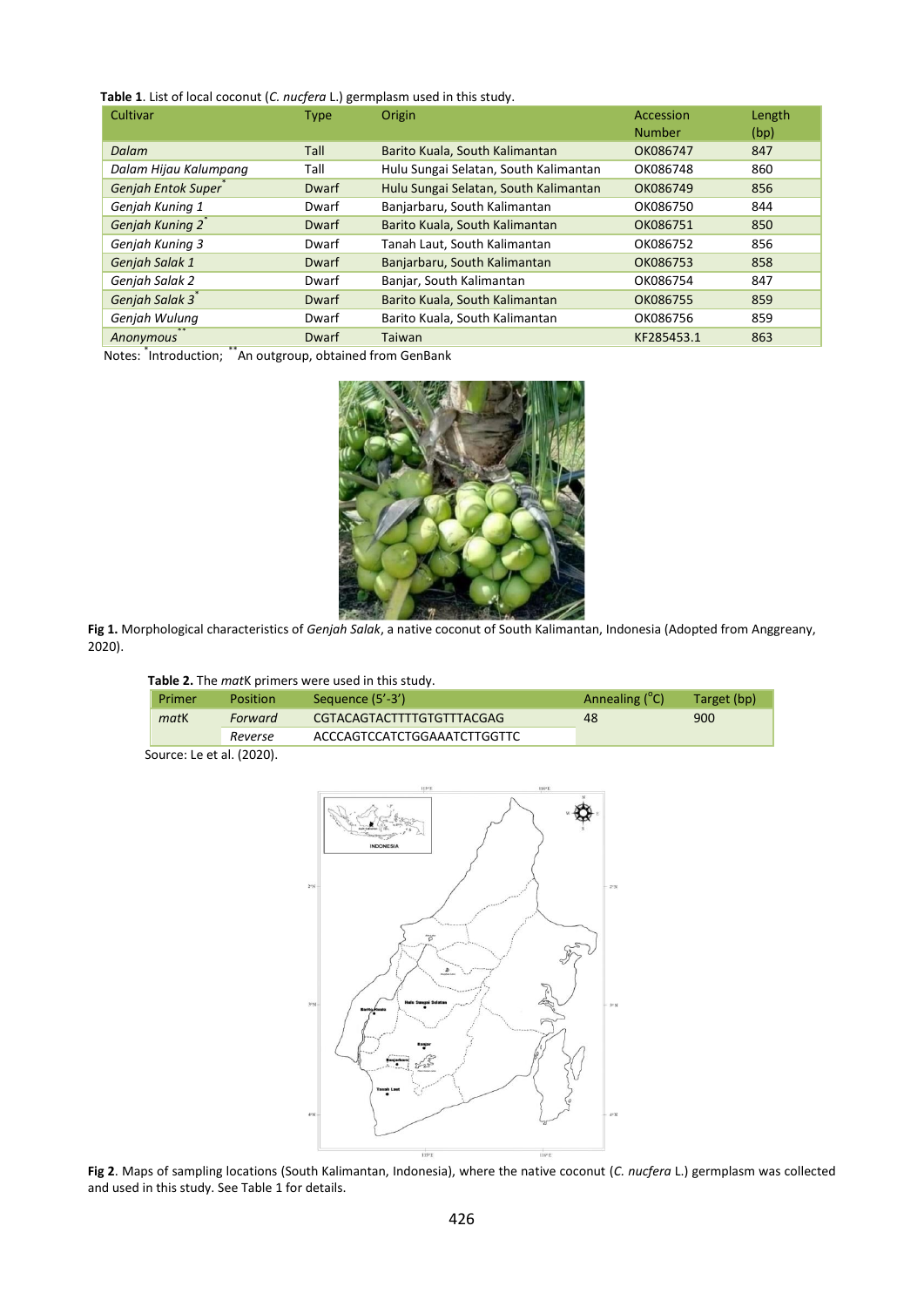**Table 3**. The BLAST results of *mat*K sequences of native coconut (*C. nucifera* L.) germplasm from South Kalimantan, Indonesia.

| Local name                | Max<br>Score | <b>Total</b><br>Score | Query<br>Cover<br>(%) | Е<br>Value  | Per.<br>Identity<br>(%) | Acc.<br>Length | Acc.<br>Num. |
|---------------------------|--------------|-----------------------|-----------------------|-------------|-------------------------|----------------|--------------|
| Dalam                     | 1559         | 1559                  | 99                    | $\mathbf 0$ | 100.00                  | 1795           | HG969989.1   |
| Dalam Hijau Kalumpang     | 1581         | 1581                  | 99                    | 0           | 100.00                  | 1795           | HG969989.1   |
| <b>Geniah Entok Super</b> | 1580         | 1580                  | 99                    | $\mathbf 0$ | 100.00                  | 1795           | HG969989.1   |
| Genjah Kuning 1           | 1559         | 1559                  | 100                   | 0           | 100.00                  | 1795           | HG969989.1   |
| <b>Genjah Kuning 2</b>    | 1563         | 1563                  | 99                    | $\mathbf 0$ | 100.00                  | 1795           | HG969989.1   |
| Genjah Kuning 2           | 1581         | 1581                  | 99                    | 0           | 100.00                  | 1795           | HG969989.1   |
| Genjah Salak 1            | 1581         | 1581                  | 99                    | $\mathbf 0$ | 100.00                  | 1795           | HG969989.1   |
| Genjah Salak 2            | 1559         | 1559                  | 99                    | 0           | 100.00                  | 1795           | HG969989.1   |
| Genjah Salak 3            | 1581         | 1581                  | 99                    | $\mathbf 0$ | 100.00                  | 1795           | HG969989.1   |
| Genjah Wulung             | 1581         | 1581                  | 99                    | 0           | 100.00                  | 1795           | HG969989.1   |



**Fig 3**. Multiple alignments of *mat*K sequence of the native coconut (*C. nucfera* L.) germplasm showing three mutational events (see Table 5 for details).

**Table 4**. Genetic information of *mat*K sequences of native coconut (*C. nucifera* L.) germplasm from South Kalimantan, Indonesia.

| Parameter                                        | matK        |
|--------------------------------------------------|-------------|
| Range of sequence length (bp)                    | 844-863     |
| Number of polymorphic sites (S)                  | 3           |
| Maximum Likelihood Value (InL)                   | $-1215.080$ |
| Transition/Transversion (Ti/Tv) bias value $(R)$ | 235967.41   |
| GC content (%)                                   | 33.30       |
| Nucleotide diversity $(π%)$                      | 0.0258      |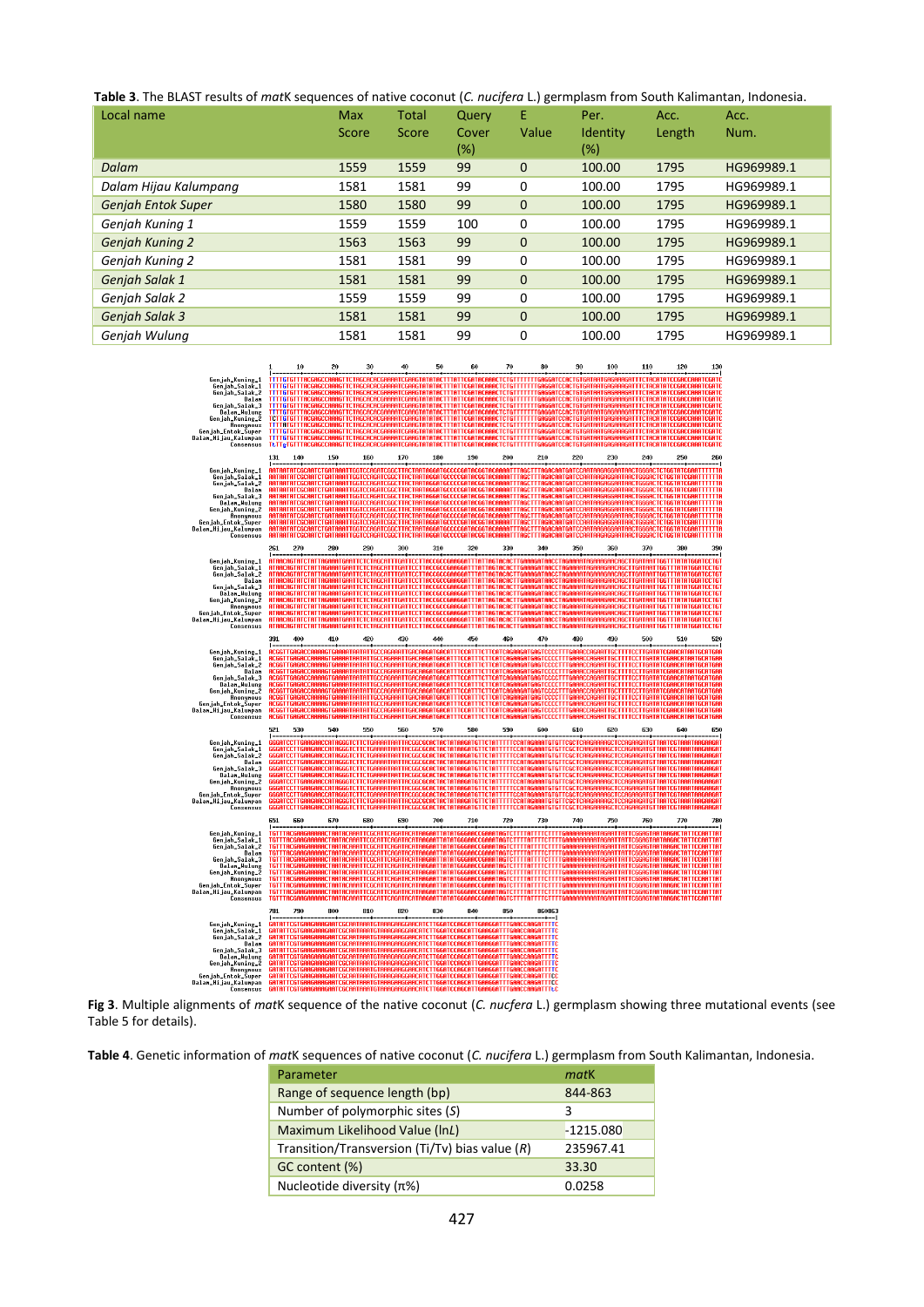

**Fig 4**. Genetic relationship among coconut (*C. nucifera* L.) germplasm natively from South Kalimantan, Indonesia, generated by Maximum Likelihood (ML) with a bootstrapping of 1,000 replicates. Notes: <sup>\*</sup>Introduction; \*\*An outgroup, obtained from GenBank.

**Table 5**. Polymorphic sites found on *mat*K sequences of native coconut (*C. nucifera* L.) germplasm from South Kalimantan, Indonesia.

| Cultivar                     | <b>Nucleotide Position</b> |       |                  |  |
|------------------------------|----------------------------|-------|------------------|--|
|                              | $2^a$                      | $5^a$ | 862 <sup>a</sup> |  |
| Dalam                        |                            | G     |                  |  |
| Dalam Hijau Kalumpang        |                            | G     | C                |  |
| Genjah Entok Super           |                            |       | C                |  |
| Genjah Kuning 1              |                            |       |                  |  |
| Genjah Kuning 2 <sup>7</sup> | C                          | G     |                  |  |
| <b>Genjah Kuning 3</b>       |                            |       |                  |  |
| Genjah Salak 1               |                            | G     |                  |  |
| Genjah Salak 2               |                            | G     |                  |  |
| Genjah Salak 3 <sup>*</sup>  |                            | G     |                  |  |
| Genjah Wulung                |                            | G     |                  |  |
| Anonymous                    |                            |       |                  |  |
| Consensus                    |                            | A     |                  |  |

Notes: <sup>\*</sup>Introduction; \*\*Outgroup; <sup>a</sup>Substitution-transversion.



**Fig 5**. Genetic relationship among coconut (*C. nucifera* L.) germplasm natively from South Kalimantan, Indonesia, generated by Neighbor-Joining (NJ) with a bootstrapping of 1,000 replicates. Notes: <sup>\*</sup>Introduction; \*\*An outgroup, obtained from GenBank.

gene, *mat*K is provide enough revenues for evolutionary analysis at the family level and below (Kar et al., 2015). In phylogenetic analysis, phylogenetically informative traits are those which are variable and not the product of homoplasy (parallel evolution). However, these traits are not so variable that alignment between specific taxonomic levels can be accomplished. According to Kar et al. (2015), *mat*K provides

many informative traits in regions that do not have excessive variability nor excessive conserved sequence and can be aligned to determine evolutionary relationships from the species to the divisional or even higher taxonomic levels. In this study, although the native coconut germplasms from the South Kalimantan, Indonesia, have separated into different clades, two for Maximum Likelihood (Fig. 3) and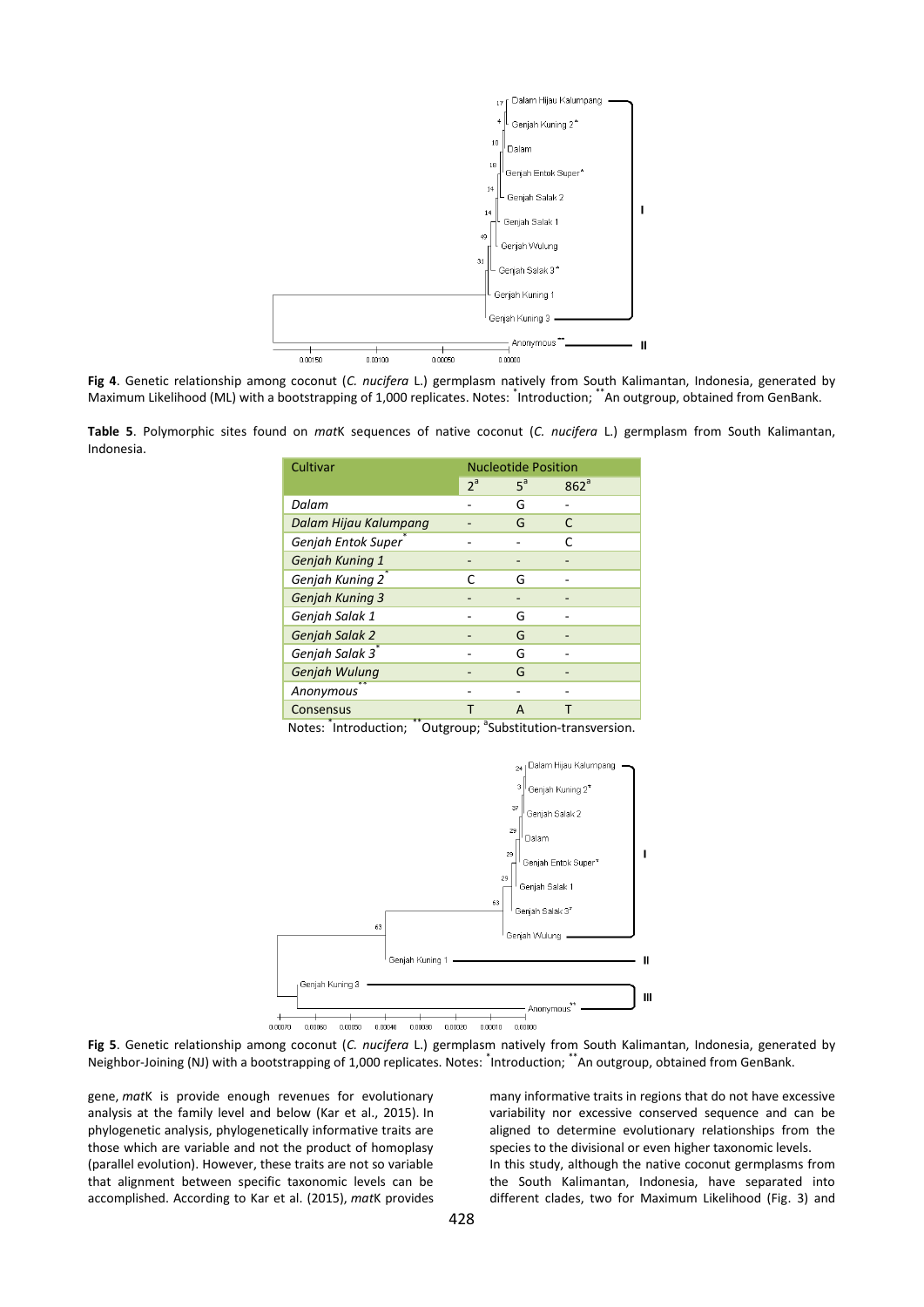three for Neighbor-Joining (Fig 4), this germplasm cannot differentiate precisely. It is strongly related to the low mutation rate that occurs in the *mat*K sequence used. However, using both approaches (ML and NJ), the outgroup sample is separated from the samples studied. Referring to Wilberg (2015), the outgroup is of primary importance samples in phylogenetic analyses because it can be affecting ingroup relationships and, in placing the root, polarizing characters. In this case, following the NJ method, *Genjah Kuning 3* has closely related to an outgroup (Fig 4).

#### **Materials and Methods**

## *Plant materials*

A total of eleven samples of native coconut (*C. nucifera* L.) germplasm comprised of ten from the South Kalimantan, Indonesia, collected by a purposive sampling method (Fig 2) and one as an outgroup (obtained from GenBank) were used in this study. The list of all coconut samples and their origins were presented in Table 1.

#### *Molecular assay*

The DNAs of coconuts were extracted from young leaf samples using a commercial DNA extraction kit (Geneaid Biotech Ltd., Taiwan). These genetic materials were then quantified by a NanoVue of UV-VIS spectrophotometer (GE Healthcare, UK) and amplified using the *mat*K primers (Table 2). Amplification was done with a total volume of 25  $\mu$ L, consisting of 22 µL MyTaq HS Red Mix PCR (Bioline, UK), 2.0  $\mu$ L (10  $\mu$ M) primer forward and reversed, and 1  $\mu$ L (10× diluted containing ca. ten ng DNA) template. This reaction was employed by a SimpliAMP Thermocycler PCR (Applied Biosystem, USA) and programmed by following conditions: initial denaturation of  $94^{\circ}$ C for 4 min; denaturation of  $94^{\circ}$ C for 30 sec, annealing (48 $^{\circ}$ C, 30 sec); extension (72 $^{\circ}$ C, 1 min); and final extension ( $72^{\circ}$ C, 7 min) (Mursyidin et al., 2021). The amplified DNA fragments were then separated by 1.5% agarose gel with a 1X TBE buffer solution, stained with a FluoroVue dye (SMOBiO Technolgy, Taiwan), and observed by UV transilluminator. The amplified DNA was then purified and sequenced bidirectionally using the Sanger method by the 1st Base Ltd., Malaysia. All sequences of *mat*K genes of coconuts were stored in GenBank with accession numbers shown in Table 1.

### *Data analysis*

The *mat*K sequences of each native coconuts were checked refined manually and assembled using the MEGA-X software (Kumar et al., 2018). Before further analysis, all sequences were aligned using Clustal Omega and traced with BLAST (Sievers and Higgins, 2018). The genetic divergences were calculated using Kimura 2-Parameter (K2) distances (Kumar et al., 2018). The phylogenetic analysis was carried out using two methods, i.e., Maximum Likelihood (ML) and Neighbor-Joining (NJ). The bootstrap analysis evaluated the phylogenetic trees or phylograms with 1,000 replicates (Lemey et al., 2009).

## **Conclusion**

While the native coconut germplasm from the South Kalimantan, Indonesia has a low-level genetic diversity, π% = 0.0258, information on its relationship is valuable in supporting the development of new coconut cultivars with desired traits in the future. In addition, the application of other cpDNA markers, such as *rbc*L, is highly recommended to further verify the genetic diversity and relationship of this coconut germplasm.

#### **Acknowledgment**

The authors wish to thank the Director of Plantation and Livestock Service of South Kalimantan, Indonesia, for providing information about the existence of native coconut germplasm used in this study. This study was funded by the internal research grant of Universitas Lambung Mangkurat, Indonesia, No. SP DIPA – 023.17.2.677518/2021 and No. 697/UN8/PG/2021.

#### **References**

- Acquaah G (2012) Principles of plant genetics and breeding. Second Edition. John Wiley and Sons Inc., New York, USA.
- Anggreany S (2020) Potency of genjah salak coconut from South Kalimantan. Report. Assessment Institute of Agricultural **Agricultural** Technology. [http://kalsel.litbang.pertanian.go.id/ind/index.php?](http://kalsel.litbang.pertanian.go.id/ind/index.php?option) [Indonesian]
- Azevedo AON, Azevedo CDO, Santos PHAD, Ramos HCC, et al (2018) Selection of legitimate dwarf coconut hybrid seedlings using DNA fingerprinting. Crop Breed Appl Biotechnol. 18: 409-416.
- Barthet MM, Pierpont CL, Tavernier EK (2020) Unraveling the role of the enigmatic MatK maturase in chloroplast group IIA intron excision. Plant Direct 4: 1-17.
- Batugal P, Bourdeix R, Baudouin L (2009) Coconut Breeding. In: Breeding Plantation Tree Crops: Tropical Species. Springer, New York, USA.
- CBOL (2009) A DNA barcode for land plants. PNAS 106:12794– 12797.
- Chen JR, Shiau YJ (2015) Application of internal transcribed<br>spacers and maturase K markers for identifying spacers and maturase K markers for *Anoectochilus*, *Ludisia*, and *Ludochilus*. Biol Plantarum. 59:485–490.
- Căprar M, Copaci CM, Chende DM, Sicora O, Şumălan R, Sicora C (2017) Evaluation of genetic diversity by DNA barcoding of local tomato populations from North-Western Romania. Not Bot Horti Agrobotanici Cluj-Napoca. 45: 276–279.
- DGNED (2017) Indonesian various coconut products. Export News Indonesia. Directorate General of National Export Development. Indonesian Ministry of Trade. https://djpen.kemendag.go.id/app\_frontend/admin/docs/p ublication/1561519014552.pdf.
- DGP (2020) Opportunities to increase market access and added value for coconut main products and by-products through production and marketing partnerships. Directorate General of Plantation, Indonesian Ministry of Agriculture. http://ditjenbun.pertanian.go.id/. [Indonesian]
- Galimberti A, Labra M, Sandionigi A, Bruno A, Mezzasalma V, De Mattia F (2014) DNA barcoding for minor crops and food traceability. Adv Agric. 2014: 1–8.
- Gao Y, Yin S, Yang H, Wu L, Yan Y (2017) Genetic diversity and phylogenetic relationships of seven *Amorphophallus* species in southwestern China revealed by chloroplast DNA sequences. Mitochondrial DNA Part A. 29: 679-686.
- Geethanjali S, Anitha RJ, Rajakumar D, Kadirvel P, Viswanathan PL (2017) Genetic diversity, population structure and association analysis in coconut (*Cocos nucifera* L.) germplasm using SSR markers. Plant Genet Resour. 16: 1–13.